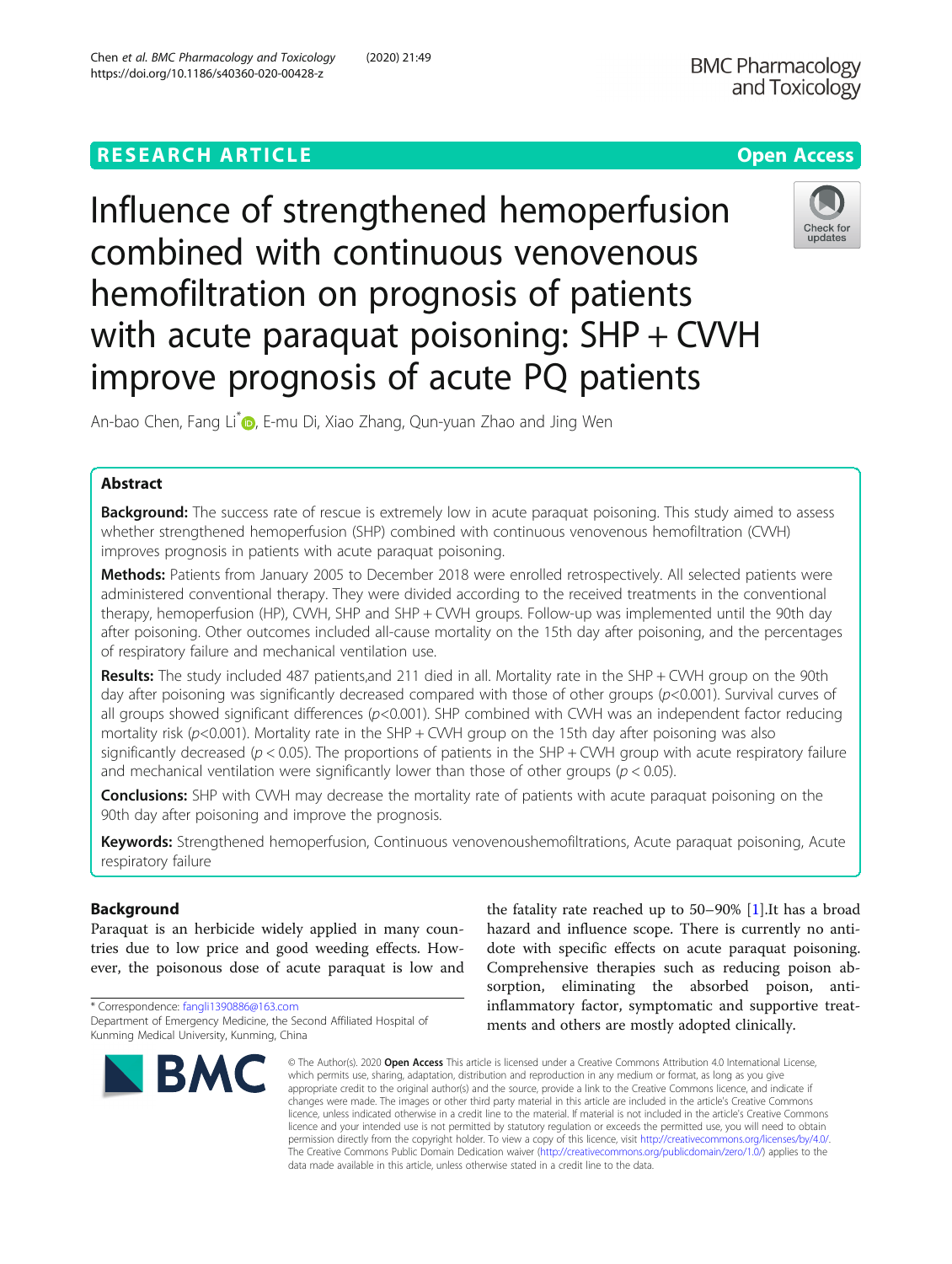Multiple clinical trials have shown that hemoperfusion (HP) can effectively eliminate paraquat absorbed into the blood [\[2](#page-7-0)]. Early and single or discontinuous and repeated hemoperfusion sessions are mostly adopted to treat acute paraquat poisoning in current clinical studies [[3](#page-7-0)–[5\]](#page-7-0). Continuous venovenous hemofiltration (CVVH) effectively suppresses proinflammatory cytokines, including interleukin (IL)-1β, IL-6 and tumor necrosis factor alpha (TNF $\alpha$ ), and has been used to treat multiple organ dysfunction and septic shock [\[6](#page-7-0), [7](#page-7-0)]. Inflammatory reactions may be another important mechanism by which acute paraquat poisoning causes organ damage [\[8](#page-7-0)]. Theoretically, CVVH can be used to treat and cure patients with acute paraquat poisoning. According to few singlecenter clinical research studies, the influence of early and single or discontinuous and repeated HP can be combined with CVVH on prognosis of patients with acute paraquat poisoning  $[4, 9]$  $[4, 9]$  $[4, 9]$  $[4, 9]$ . In acute paraquat poisoning, HP combined with CVVH might assist in maintaining electrolytes and acid-base balance, and in better removal of inflammation factors, creatinine and urea nitrogen [\[3](#page-7-0)].

Paraquat may be stored in muscles and lungs for weeks to months. Paraquat could be released into the blood again if the blood concentration drops, causing further damage [[3\]](#page-7-0). Animal experiments revealed that early strengthened hemoperfusion (SHP) can significantly improve the survival rate 30 days after poisoning of animals with acute paraquat poisoning, while single HP showed no improvement in the survival at 30 days after paraquat poisoning [[10](#page-7-0)]. Clinical study on the effect of SHP combined with CVVH on the prognosis of acute paraquat poisoning has not been reported yet.

To address these knowledge deficits, we aimed to investigate whether SHP combined with CVVH improved the prognosis of patients with acute paraquat poisoning.

## **Methods**

### **Ethics**

The research was approved by the Ethics Committee of the Second Affiliated Hospital of Kunming Medical University and conformed to related requirements of Declaration of Helsinki. Informed consent was exempted by the ethics committee of the second affiliated hospital of kunming medical university.

### Conditions of selected patients

Patients admitted to the emergency department of the second affiliated hospital of kunming medical university from January 2005 to December 2018 were enrolled retrospectively.

Inclusion criteria were as follows: 1) patients no less than 14 years old; 2) clear history of paraquat contact; 3) treatment in the Emergency Department of the Second

Affiliated Hospital of Kunming Medical University within 48 h after poisoning; 4) patients should have an expected survival time of > 24 h after admission.

Exclusion criteria were as follows: 1) mixed poisoning; 2) pregnancy; 3) chronic lung disease, chronic liver and kidney function impairment; 4) missing a follow-up visit.

### Grouping

Patients are divided into 5 groups according to different therapies: conventional therapy (control), hemoperfusion (HP), continuous venovenous hemofiltration (CVVH), strengthened hemoperfusion (SHP), strengthened hemoperfusion combined with continuous venovenous hemofiltration  $(SHP + CVVH)$  groups.

#### Therapies

For the conventional therapy method, gastric lavage with 2% sodium bicarbonate immediately after hospital admission, provide 20% mannitol for catharsis followed by montmorillonite powder for adsorption treatment; in addition, antioxidants, immunosuppressors, antagonists, anti-inflammatory drugs, and symptomatic and supportive treatments were administered. All patients underwent conventional therapy. Based on this, the hemoperfusion method in the hemoperfusion group was performed as follows: the femoral vein was adopted as puncture position. Then,low molecule heparin anticoagulation or non-heparin methods were adopted for anticoagulation methods according to the conditions of patients condition. Hemoperfusion treatment was administered within 1 h after hospital admission on a JF-800A instrument (Jafron, Zhuhai, China). Perfusion (2 h/ session) for 1–3 times was implemented according to the wishes of patients and families. In the process of hemoperfusion, blood guiding speed was 150–180 ml/ min.In the strengthened hemoperfusion method, hemoperfusion was performed for 5 times continuously within 1 h after hospital admission on a JF-800A instrument (Jafron, Zhuhai, China). Each perfusion lasted 2 h, for a total hemoperfusion time of 10 h. Puncture position, blood guiding speed and anticoagulation methods were as described for the hemoperfusion group. For continuous venovenous hemofiltration, continuous venovenous hemofiltration was performed after consent by families upon hospital admission on a Prismaflex, CRRT machine (Jinbao, Germany). The displacement fluid was basic displacement liquid of hemofiltration (4000 ml; Sichuan, China). Low molecular heparin anticoagulation, citric acid anticoagulation or non-heparin methods were adopted for anticoagulation according to patient condition. Continuous hemoperfusion and continuous hemofiltration adopted in the continuous hemoperfusion + continuous hemofiltration group were same as described above. Hemofiltration was administered for 5 continuous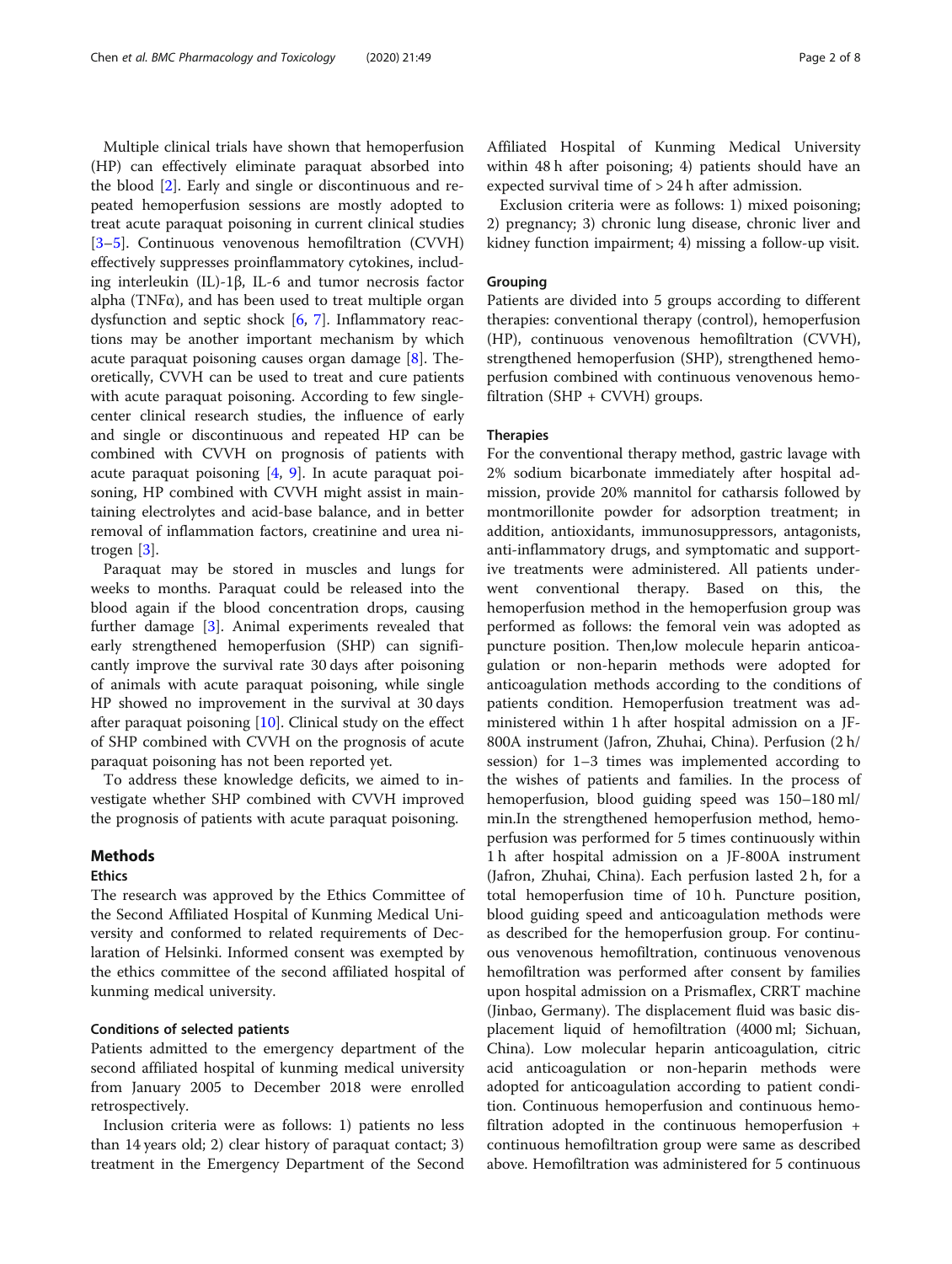times within 1 h after hospital admission, and continuous hemofiltration therapy followed perfusion.

#### Estimation method of poisonous dose

A sip of poison taken corresponded to 5 ml approximately, while a swig was recorded as 20 ml approximately [[11\]](#page-7-0).

### **Outcomes**

The main outcome was all-cause mortality, i.e. the death rate from all causes, on the 90th day after poisoning. Other outcomes included mortality rate 15 days after poisoning, and the percentages of patients with respiratory failure and mechanical ventilation use after poisoning.

### Data collection and follow-up

The method of telephone follow-up was adopted to trace the prognosis of patients in the research.

### Statistical analysis

SPSS23.0 for windows (IBM, Armonk, NY) was used for statistical analysis. Continuous data were tested for normality using the Kolmogorov–Smirnov test. Continuous variables of baseline characteristics in all groups were represented by mean  $\pm$  standard deviation (mean  $\pm$  SD). One-way analysis of variance was performed for group comparison. The Kruskal-Wallis H test was performed for multi-group comparisons of quantitative data, with post-hoc Dunn's test for multiple group pair comparisons. Classification variables were represented as percentage, and the Chi-square test was carried out to compare qualitative data in multiple groups, with Bonferroni correction for subsequent multiple group pair comparisons. P<0.005 was considered as statistically significant difference. The Kaplan-Meier method was adopted to compare survival among groups, and the Log-Rank was used to assess differences. Univariate and multivariate COX regression analyses (calculating hazard ratios [HRs]) were performed for assessing 90-day survival; parameters with  $P < 0.05$  were included in multivariate analysis.  $P < 0.05$  indicated statistical significance.

### Results

#### Characteristics of the included patients

A total of 558 patients with acute paraquat poisoning treated in the Emergency Department of the Second Affiliated Hospital of Kunming Medical University from January 2005 to December 2018 are included in the research. Among these, 29 patients did not meet the entry criteria, and 42 met the exclusion criteria. Therefore, a total of 487 patients were enrolled. Ninety-eight patients (20.12%) were in the control group, 67 patients (13.76%) in the HP group, 59 (12.11%) in CVVH group, 135

(27.72%) in SHP group, and 128 (26.28%) in SHP combined with CVVH group were enrolled (Fig. [1](#page-3-0)). There were no sigificant differences in baseline characteristics among all groups (see Table [1](#page-3-0) for details). There were 433 (88.91%) patients with oral poisoning, including 89 (18.28%) patients from the control group, 61 (12.53%) from HP group, 113(23.20%) patients from SHP group, 53 (10.88%) patients of CVVH group and 117(24.02%) from SHP + CVVH group. The dose of oral poisoning of all groups were  $43.70 \pm 19.03$  ml,  $45.04 \pm 18.04$  ml, 43.07 ± 21.04 ml, 45.17 ± 17.83 ml and 44.91 ± 17.92 ml, respectively. There were no significant differences among the groups ( $p = 0.62$ ). Time from poisoning to HP in HP group, SHP group and SHP + CVVH group was 9.12 ± 2.36 h, 8.96 ± 2.59 h and 9.02 ± 2.75 h. The difference among the groups had no statistical significance  $(p = 0.89)$ .

# Reduction of mortality rate in patients by SHP combined with CVVH

The mortality rates of all groups are depicted in Table [2](#page-4-0).On the 90 $t$ <sup>th</sup> day of follow-up after poisoning, there were 244 deaths among the patients included in the curent research.All cause-mortality rates were 82.27% in control group (81/98), 43.28% in HP group (31/67), 37.04% in SHP group (50/135), 55.93% in CVVH group (33/59), and 24.22% in SHP combined with CVVH group (31/128). The mortality rate of patients in SHP + CVVH was decreased significantly compared with those of other groups  $(p < 0.001)$ . The mortality rate of patients in  $SHP + CVVH$  group on the 15<sup>th</sup> day after poisoning was also significantly decreased compared with those of other groups (Table [2](#page-4-0)). Differences of survival rates among all groups were also statistically significanct (Fig. [2](#page-4-0)). After calculating the hazards ratio by Cox proportional hazard model, we found that SHP + CVVH was an independent factor reducing the mortality risk  $(95\% \text{ CI}, 0.107-0.261; p < 0.001)$ , (Table [3\)](#page-5-0).

# Improvement of organ damage by SHP combined with CVVH

The percentage of patients with organ damage (such as respiratory failure, mechanical ventilation and acute renal injury) in SHP combined with CVVH group was significantly less than that of the other groups (Table [4](#page-5-0)).

# Influence of SHP combined with CVVH on related inspection indicators

Kidney function of patients with SHP combined with CVVH was significantly superior to that of the other groups. The minimum partial arterial oxygen pressure was higher than that of the other groups and the difference was statistically significant, while the minimum PH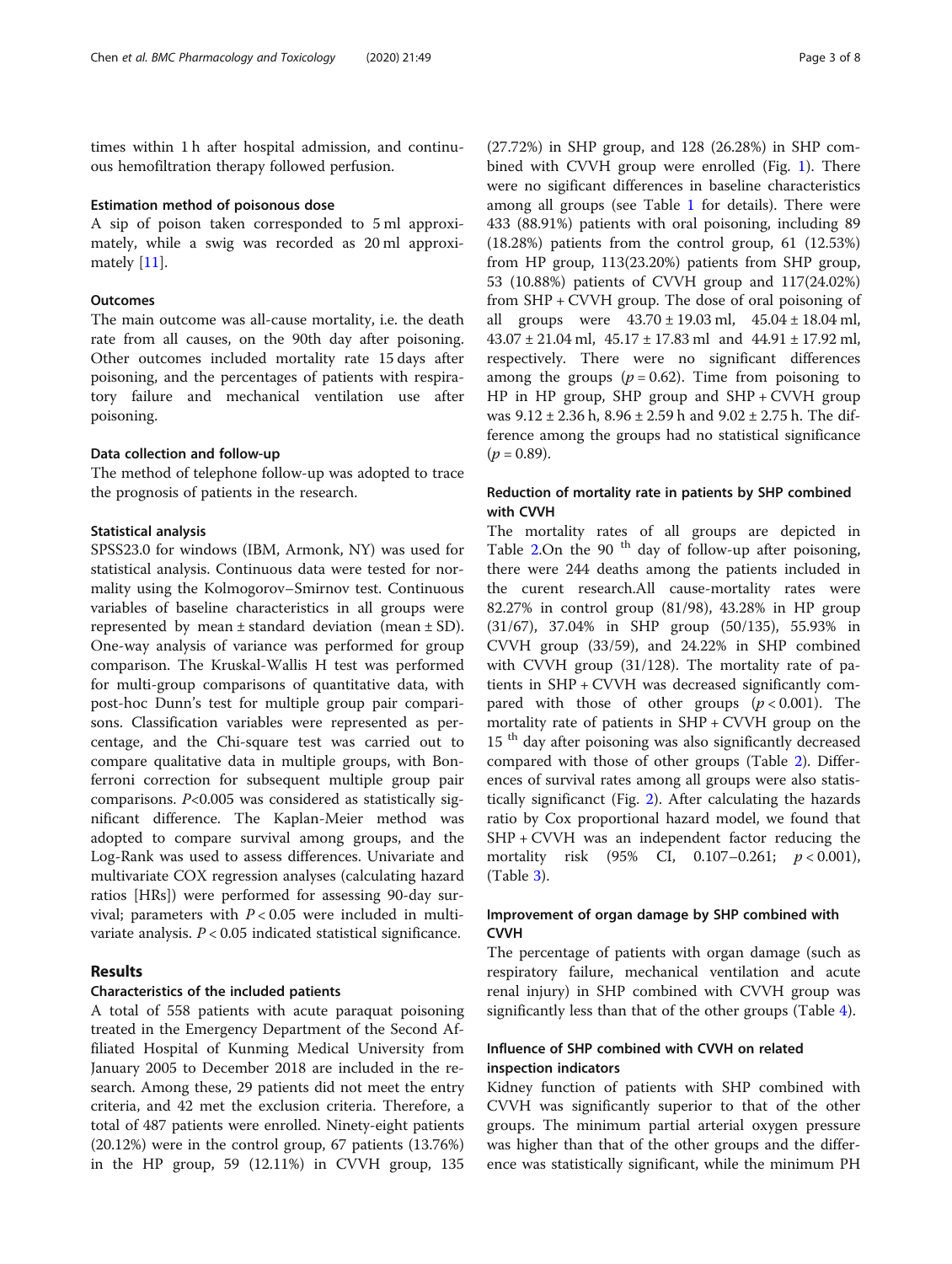<span id="page-3-0"></span>

### Table 1 Basic characteristics of selected patients

| Indexes                                     | control $(n = 98)$ | $HP (n = 67)$      | CWH $(n = 59)$     | SHP $(n = 135)$    | $SHP + CWH$ ( $n = 128$ ) | P     |
|---------------------------------------------|--------------------|--------------------|--------------------|--------------------|---------------------------|-------|
| Age (years)                                 | $35.88 \pm 15.77$  | $38.93 \pm 14.34$  | $32.41 \pm 16.02$  | $33.27 \pm 13.03$  | $35.97 \pm 14.08$         | 0.61  |
| Male, n (%)                                 | 43(43.88%)         | 27(40.30%)         | 25(42.37%)         | 56(41.48%)         | 54(42.19%)                | 0.993 |
| Body mass index                             | $23.07 \pm 4.10$   | $22.31 \pm 5.22$   | $24.13 \pm 3.30$   | $23.94 \pm 4.07$   | $22.01 \pm 5.44$          | 0.39  |
| Number of people with oral poisoning, n (%) | 89(90.82)          | 61(91.04)          | 53(89.83)          | 113(91.11)         | 117(91.41)                | 0.263 |
| Time from poisoning to treatment (h)        | $7.03 \pm 3.47$    | $6.54 \pm 4.05$    | $7.19 \pm 3.71$    | $6.35 \pm 3.09$    | $6.73 \pm 3.41$           | 0.17  |
| Time from poisoning to gastric lavage (h)   | $4.49 \pm 1.31$    | $4.08 \pm 1.72$    | $4.45 \pm 1.14$    | $4.37 \pm 1.38$    | $4.19 \pm 1.49$           | 0.871 |
| Time from poisoning to hemoperfusion (h)    |                    | $9.12 \pm 2.36$    |                    | $8.96 \pm 2.59$    | $9.02 \pm 2.75$           | 0.89  |
| Acute kidney injury, n (%)                  | 26(26.53%)         | 15(22.39%)         | 14(23.73%)         | 32(23.37%)         | 35(27.34%)                | 0.923 |
| BUN(mmol/L)                                 | $7.33 \pm 5.08$    | $7.21 \pm 5.14$    | $7.47 \pm 4.89$    | $7.41 \pm 4.73$    | $7.50 \pm 4.55$           | 0.94  |
| CREA (µmol/L)                               | $129.00 \pm 98.52$ | $127.91 \pm 91.55$ | $133.04 \pm 87.05$ | $136.34 \pm 90.34$ | $134.51 \pm 92.74$        | 0.77  |
| AST (IU/L)                                  | $79.04 \pm 52.8$   | $78.13 \pm 61.77$  | $79.26 \pm 50.41$  | $77.45 \pm 54.73$  | $78.24 \pm 57.49$         | 0.59  |
| ALT (IU/L)                                  | $90.74 \pm 57.82$  | $88.30 \pm 61.37$  | $91.04 \pm 53.33$  | $88.21 \pm 60.32$  | $89.36 \pm 55.82$         | 0.74  |
| Respiratory failure, n(%)                   | 13(13.27%)         | 7(10.45%)          | 6(10.17%)          | 19(14.07)          | 21(16.41%)                | 0.726 |
| Arterial blood gas analysis                 |                    |                    |                    |                    |                           |       |
| PH                                          | $7.38 \pm 0.14$    | $7.31 \pm 0.17$    | $7.40 \pm 0.11$    | $7.35 \pm 0.18$    | $7.42 \pm 0.17$           | 0.83  |
| $PO2$ (mmHg)                                | $84.05 \pm 19.44$  | $83.42 \pm 18.79$  | $83.14 \pm 16.94$  | $85.74 \pm 17.03$  | $83.97 \pm 17.28$         | 0.74  |
| $PCO2$ (mmHg)                               | $26.63 \pm 11.05$  | $26.08 \pm 12.07$  | $29.15 \pm 10.85$  | $27.46 \pm 11.33$  | $27.04 \pm 13.01$         | 0.80  |

All clinical data were collected at the time of admission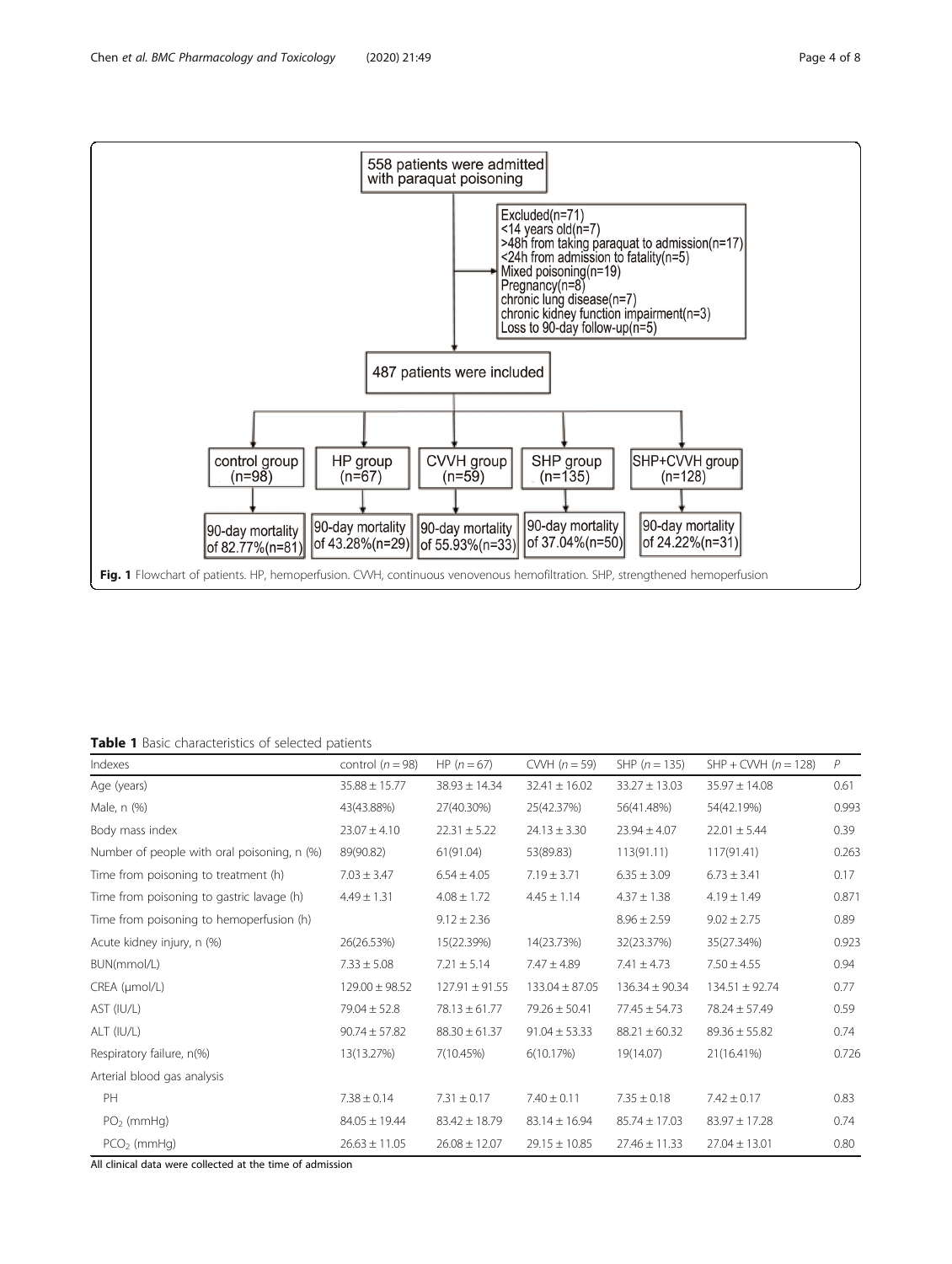|                          | Control ( $n = 98$ ) | HP $(n = 67)$ | CWH $(n = 59)$ | SHP $(n = 135)$ | $SHP + CWH (n = 128)$ |               |
|--------------------------|----------------------|---------------|----------------|-----------------|-----------------------|---------------|
| Mortality rate, n (%)    |                      |               |                |                 |                       |               |
| 15th day after poisoning | 67(68.37)            | 22 (31.34)a   | 28 (47.46)     | 29 (21.48)ac    | 19 (14.84)abc         | $<$ 0.001 $<$ |
| 90th day after poisoning | 81 (82.27)           | 29 (43.28)a   | 33 (55.93)a    | 50 (37.04)a     | 31 (24.22) ac         | < 0.001       |

<span id="page-4-0"></span>Table 2 Mortality rates on the 15th and 90th days after poisoning

a: compared with the control group, P<0.005;

b: compared with the HP group, P<0.005;

c: compared with the CVVH group, P<0.005

value and the maximum partial pressure of carbon dioxide showed no obvious differences in all the groups (Table [5](#page-6-0)). The related inspection indicators were detected at the time of admission, on days 7 and 14 after paraquat ingestion.

### **Discussion**

In this retrospective study, we examined the effect on survival rate and organ damage of SHP combined with CVVH as compared with other groups. The results showed that SHP combined with CVVH reduced the mortality rate on the 90th day after acute paraquat poisoning, also reduced the proportion of patients with organ damage. The survival curve of patients in SHP combined with CVVH group was obviously improved compared with other groups. SHP combined with CVVH was also an independent factor to reduce the mortality risk. These results suggested that SHP combined with CVVH after acute paraquat poisoning could improve the prognosis significantly.

CVVH was provided immediately to the patient to eliminate poison after 10 h SHP. Our study also showed

that SHP combined with CVVH reduced the mortality rate of patients with acute paraquat poisoning significantly. The survival rate of patients in SHP combined with CVVH reached 75.78% within 90 days after poisoning, which was superior when compared to other previous studies that adopted single or repeated HP combined with CVVH for treating acute paraquat poisoning [[5,](#page-7-0) [6,](#page-7-0) [12\]](#page-7-0). The survival rate of patients in single or repeated HP combined with CVVH was between 46.2 and 68.8%. In the study by Koo et al.  $[13]$  $[13]$ , the average dose of taking poison of patients was about 44 ml, which was closest to the dose of taking poison in patients of all groups in this study. Their study revealed that HP combined with CVVH could extend the survival time of patients with acute paraquat poisoning, but the mortality rate was not decreased significantly. Recently, Li et al. [[4\]](#page-7-0) and Wang et al. [\[9](#page-7-0)] found that repeated HP combined with CVVH treatment reduced the mortality rate of patients with acute paraquat poisoning. However, paraquat dose in these two researches was less than that used in our study. Taken together, these findings indicated that SHP combined with CVVH may significantly



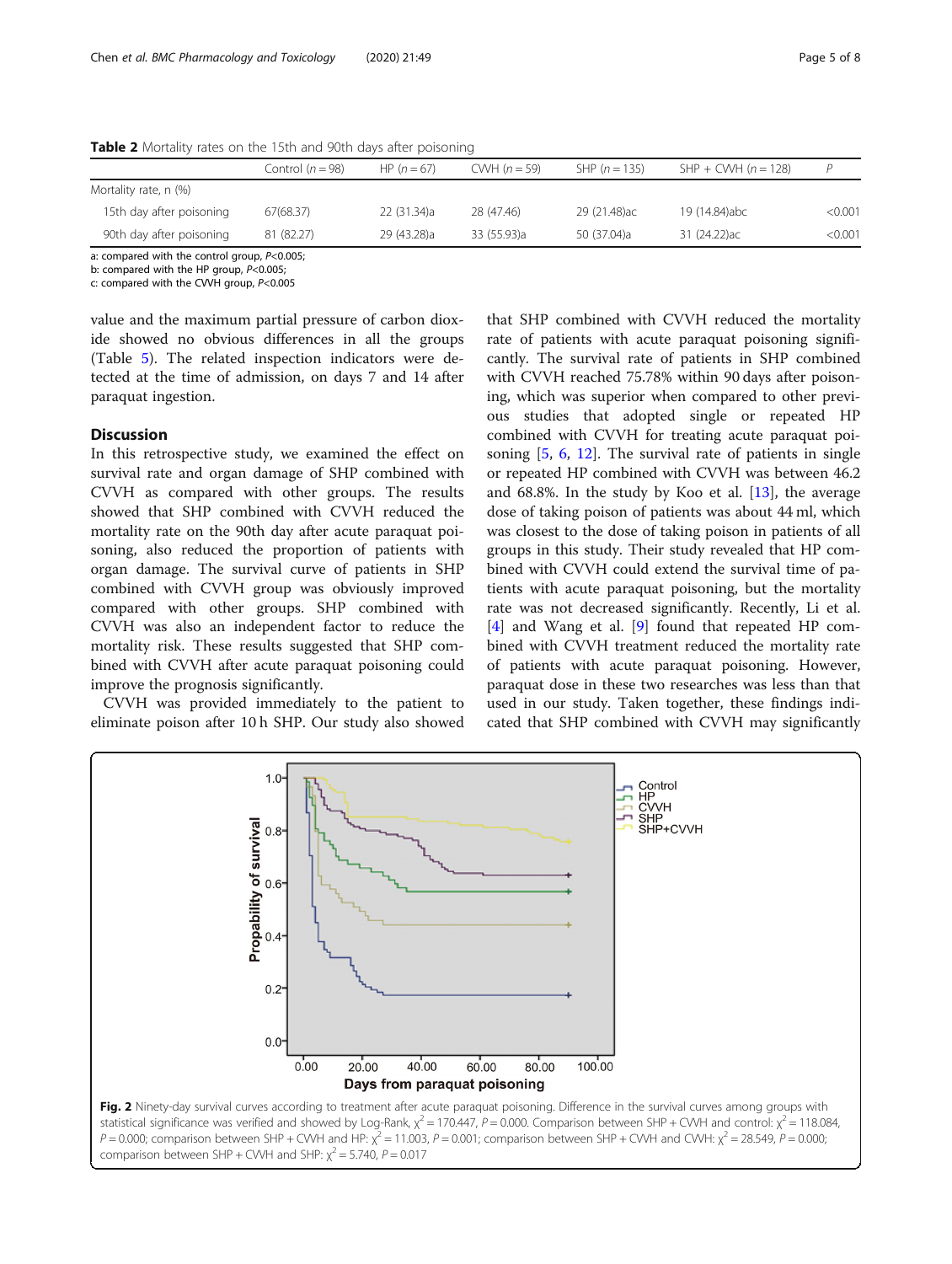| Variate                              | Univariate |                |                | Multivariate |                |              |
|--------------------------------------|------------|----------------|----------------|--------------|----------------|--------------|
|                                      | HR         | 95%CI          | $\overline{P}$ | <b>HR</b>    | 95%CI          | $\mathcal P$ |
| Gender                               |            |                |                |              |                |              |
| female                               | Reference  |                |                |              |                |              |
| male                                 | 1.016      | (0.779, 1.325) | 0.905          |              |                |              |
| Age                                  | 1.001      | (0.991, 1.011) | 0.835          |              |                |              |
| Poisoning way                        |            |                |                |              |                |              |
| Oral                                 | Reference  |                |                |              |                |              |
| Others                               | 1.198      | (0.806, 1.78)  | 0.372          |              |                |              |
| Grouping                             |            |                |                |              |                |              |
| Control                              | Reference  |                |                | Reference    |                |              |
| HP                                   | 0.276      | (0.18, 0.423)  | < 0.001        | 0.355        | (0.226, 0.557) | < 0.001      |
| <b>CCVH</b>                          | 0.412      | (0.274, 0.619) | < 0.001        | 0.66         | (0.438, 0.993) | 0.046        |
| SHP                                  | 0.205      | (0.144, 0.293) | < 0.001        | 0.359        | (0.245, 0.526) | < 0.001      |
| $SHP + CWH$                          | 0.124      | (0.082, 0.189) | < 0.001        | 0.167        | (0.107, 0.261) | < 0.001      |
| Time from poisoning to treatment     | 1.004      | (0.925, 1.088) | 0.933          |              |                |              |
| Time from poisoning to gastriclavage | 1.384      | (1.154, 1.659) | < 0.001        | 1.032        | (0.846, 1.257) | 0.758        |
| Baseline BUN (mmol/L)                | 1.063      | (1.049, 1.076) | < 0.001        | 1.066        | (1.036, 1.097) | < 0.001      |
| Baseline CREA (µmol/L)               | 1.001      | (1.001, 1.001) | < 0.001        | 1            | (0.999, 1)     | 0.218        |
| Baseline AST (IU/L)                  | 1.038      | (1.033, 1.042) | < 0.001        | 1.014        | (1.007, 1.021) | < 0.001      |
| Baseline ALT (IU/L)                  | 1.045      | (1.04, 1.049)  | < 0.001        | 1.019        | (1.011, 1.027) | < 0.001      |
| Arterial blood gas analysis          |            |                |                |              |                |              |
| Baseline PH (mmHg)                   | 0.302      | (0.053, 1.731) | 0.179          |              |                |              |
| Baseline PO <sub>2</sub> (mmHg)      | 0.894      | (0.881, 0.908) | < 0.001        | 0.943        | (0.926, 0.96)  | < 0.001      |
| Baseline PCO <sub>2</sub> (mmHg)     | 1.007      | (0.986, 1.029) | 0.499          |              |                |              |

<span id="page-5-0"></span>Table 3 Risk factors for the death of 90<sup>th</sup> day in patients with acute Paraquat poisoning assessed by the cox proportional hazard model

improve the survival rate of patients with acute paraquat poisoning.

Our study showed that SHP combined with CVVH reduced the incidence rate of acute respiratory failure and acute kidney injury. After acute paraquat poisoning, paraquat is distributed to the lungs, kidneys, heart, brain and other tissues rapidly, thus causing multi-organ dysfunction. The paraquat content in the lungs can be raised promptly, reaching up to 10 times of plasma. Patients with acute paraquat poisoning usually die rapidly due to respiratory failure [[14\]](#page-7-0). The mechanism of lung injury caused by acute paraquat poisoning was not fully clear. Previous studies revealed that it may be related to oxidation-reduction system disorder caused by oxygenfree radicals, HO-1 and other genetic expression changes, cell apoptosis, increased inflammatory factors and other multiple factors  $[15-18]$  $[15-18]$  $[15-18]$ . Respiratory failure is one of the most common clinical manifestations at the time of acute lung injury. Multiple studies reported that respiratory failure as one of the important factors that influence the prognosis of patients with acute paraquat poisoning [\[19](#page-7-0), [20\]](#page-7-0). Wu et al. [\[20](#page-7-0)] showed that there are some patients with acute paraquat poisoning in Taiwan from 1997 to 2009. Their study included a total of 1811

Table 4 Organ damage after poisoning

| Research results             | Control $(n = 98)$ | HP $(n = 67)$ | $CWH (n = 59)$ | SHP $(n = 135)$ | $SHP + CWH (n = 128)$ |         |
|------------------------------|--------------------|---------------|----------------|-----------------|-----------------------|---------|
| Respiratory failure, n(%)    | 87 (88.78)         | 33 (49.25)    | 42(71.19)      | 53 (39.26)a     | 36 (28.13) ac         | < 0.001 |
| Mechanical ventilation, n(%) | 64 (65.31)         | 30 (44.78)a   | 34 (57.63)     | 53 (39.26) ac   | 34 (26.56)abc         | < 0.001 |
| Acute renal injury, n(%)     | 74(75.51)          | 44(65.67)     | 34(50.75)      | 56(41.48)ab     | 42(32.81)abc          | < 0.001 |

a: compared with the control group, P<0.005;

b: compared with the HP group,  $P < 0.005$ ;

c: compared with the CVVH group, P<0.005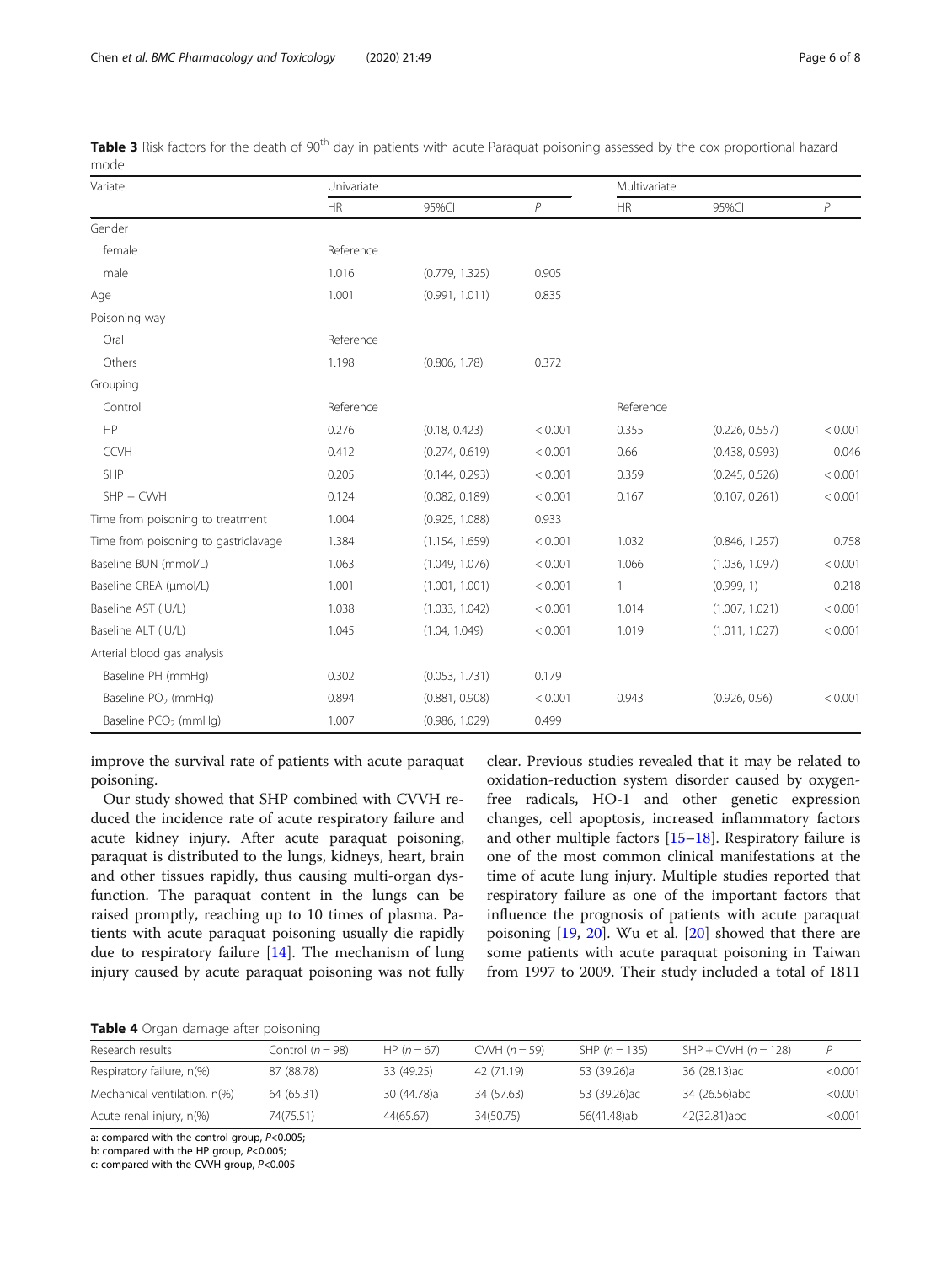| Indexes                     | Control<br>$(n = 98)$ | HP<br>$(n = 67)$   | <b>CWH</b><br>$(n = 59)$ | <b>SHP</b><br>$(n = 135)$ | $SHP + CWH$<br>$(n = 128)$ | Р       |
|-----------------------------|-----------------------|--------------------|--------------------------|---------------------------|----------------------------|---------|
| Maximum BUN (mmol/L)        | $49.96 + 22.8$        | $37.03 + 18.3a$    | $45.04 + 23.90$          | $27.13 + 14.58abc$        | $13.44 + 12.05$ abcd       | < 0.001 |
| Maximum CREA (µmol/L)       | $749.01 + 291.02$     | $411.22 + 174.40a$ | $504.77 + 183.30a$       | $241.11 + 108.23abc$      | $174.26 + 91.74$ bcd       | < 0.001 |
| Maximum AST (IU/L)          | $88.71 + 76.63$       | $90.04 + 70.35$    | $92.05 + 70.88$          | $84.08 + 75.54a$          | $87.03 + 65.45$ abcd       | 0.018   |
| Maximum ALT (IU/L)          | $104.43 + 62.20$      | $101.99 + 63.47$   | $103.24 + 66.41$         | $95.07 \pm 73.30$         | $91.47 + 71.12$            | < 0.001 |
| Arterial blood gas analysis |                       |                    |                          |                           |                            |         |
| Minimum PH (mmHg)           | $7.24 + 0.11$         | $7.21 + 0.16$      | $7.26 + 0.13b$           | $7.29 + 0.10b$            | $7.28 + 0.13$              | < 0.001 |
| Minimum $PO2$ (mmHg)        | $34.17 + 24.07$       | $52.22 + 26.79a$   | $41.03 + 17.79b$         | $63.71 + 28.84$ ac        | $72.20 + 13.49$ abcd       | < 0.001 |
| Maximum $PCO2$ (mmHg)       | $46.43 + 14.05$       | $47.02 + 13.99$    | $47.10 + 13.01$          | $45.07 + 12.14abc$        | $46.82 + 11.94abc$         | < 0.001 |

<span id="page-6-0"></span>Table 5 Related examination indicators after treatment

a: compared with the control group,  $P<0.05$ ;

b: compared with the HP group,  $P<0.05$ ;

c: compared with the HP group, P<0.05;

d: compared with the CVVH group, P<0.05

patients with paraquat poisoning, where 1018 patients had respiratory failure (56.2%) and morality rate of these patients reached up to 93.3%. The findings of this research suggested that patients with acute kidney injury after paraquat poisoning are more likely to have respiratory failure [[21](#page-7-0)]. Our research found that kidney function in SHP combined with CVVH group was superior to that of patients in other groups. Also HP combined with CVVH, extracorporeal membrane oxygenation, immunosuppressor and others might be considered as effective methods for treating respiratory failures caused by acute paraquat poisoning [[20,](#page-7-0) [22](#page-7-0)]. These findings indicated that SHP combined with CVVH may significantly alleviate organ injury in patients with acute paraquat poisoning.

SHP combined with CVVH may play a role by continuously reducing paraquat content in plasma and eliminating inflammatory factors. Paraquat content in plasma after acute paraquat poisoning reached its peak within short time [\[3](#page-7-0)]. Early HP eliminated poisons with middle and small molecular weight. Some scholars hypothesized that HP treatment in the early stage of poisoning can improve the prognosis of patients with paraquat poisoning [[3\]](#page-7-0). However, after poisoning, paraquat accumulates in lungs, muscle, kidneys and other tissues apart from plasma. Paraquat in tissues could be subsequently released into plasma. Early and single HP treatments were difficult to reach the effect of eliminating paraquat effectively. Animal experiments showed that only SHP can significantly improve the survival rate of animals with acute paraquat poisoning [\[10\]](#page-7-0). Clinical research found that the use of SHP therapy within 15 h after poisoning improved the survival rate of patients with acute paraquat poisoning [[3\]](#page-7-0). Recently, Chinese scholars also reported that the use of multiple HP treatments could improve the prognosis of patients according to paraquat content in the urine of patients [\[5](#page-7-0)]. At present, it was regarded that the inflammatory factor might be one of the important factors for organ damage after acute paraquat poisoning [\[23\]](#page-7-0). CVVH not only can eliminate inflammatory factors, but also has slight influence on the hemodynamics. It could eliminate the inflammatory factors continuously, maintain the water electrolyte balance and has other advantages.

However, our study has some limitations. Firstly, this is a retrospective and single-center study, where it involves inherent biases and limitations. Secondly, the therapeutic method is not only influenced by the condition of patients, but also by the intellectual level, economic factors and patients' families. Thirdly, the serum and urine paraquat levels were not monitored. So, the detection method requires improvement.

### Conclusion

In conclusion, our results showed that SHP combined with CVVH might reduce the mortality rate and be an effective method, alleviating organ damage. However, the research results still need to be verified by multicenter and prospective clinical research studies.

#### Abbreviations

SHP: Strengthened hemoperfusion; CVVH: Continuous venovenous hemofiltration; HP: Hemoperfusion; ANOVA: Analysis of variance

#### Acknowledgements

The authors acknowledge the considerable assistance of Medical staffsin emergency department of the second affiliated hospital of kunming medical university during the information collectionfor the study.

#### Authors' contributions

ABC conceived and coordinated the study, designed, performed and analyzed the experiments, wrote the paper. FL, EMD, XZh, QYZ and JW carried out the data collection, data analysis, and revised the paper. All authors reviewed the results and approved the final version of the manuscript.

#### Funding

The study was funded by the AppliedBasic Research Foundation of Yunnan province, China [No.2017FE467(− 184) and No. 2017FE468(− 251)] and the Talent Development Program of The Second Affliated Hospital of Kunming Medical University, China [No. RCPYXM2017-3-04].